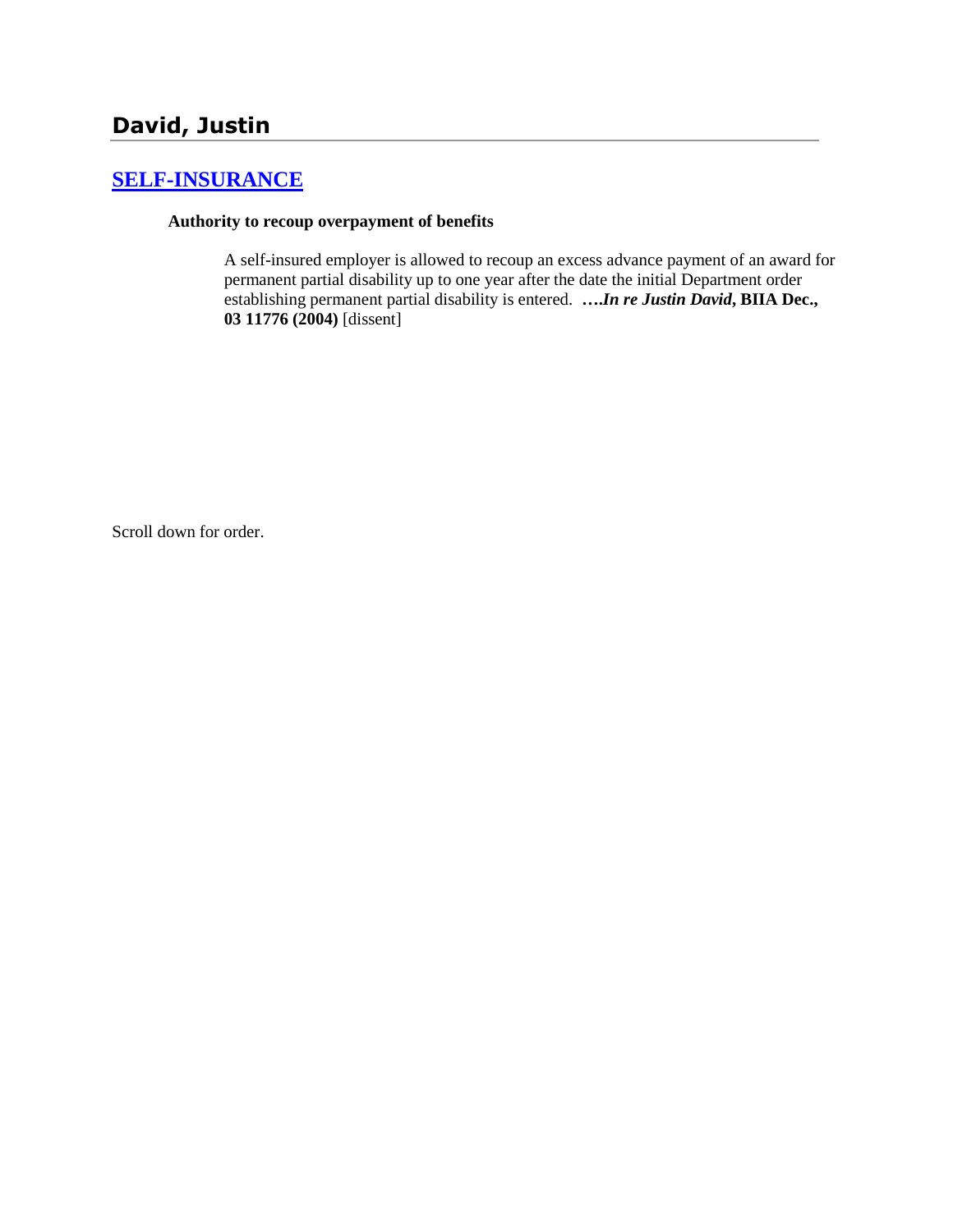# **BEFORE THE BOARD OF INDUSTRIAL INSURANCE APPEALS STATE OF WASHINGTON**

**)**

**IN RE: JUSTIN DAVID ) DOCKET NO. 03 11776**

**CLAIM NO. W-425936 ) DECISION AND ORDER**

APPEARANCES:

Claimant, Justin David, Pro Se

Self-Insured Employer, Les Schwab Tire Centers, by Reeve Shima, P.C., per Elizabeth K. Reeve

Department of Labor and Industries, by The Office of the Attorney General, per James W. McCormick, Assistant

The self-insured employer, Les Schwab Tire Centers, filed an appeal with the Board of Industrial Insurance Appeals on January 10, 2003, from an order of the Department of Labor and Industries dated November 25, 2002. In this order, the Department: (1) affirmed an order dated October 3, 2002, in which the Department closed the claim with a permanent partial disability award equal to 2 percent of the amputation value of the right leg above the knee joint with short thigh stump (the total award due was \$1,625.58); and (2) determined that no permanent partial disability payment was due since \$10,972.61 was advanced on August 24, 2000. The Department order is **REVERSED AND REMANDED**.

# **PRELIMINARY EVIDENTIARY AND PROCEDURAL MATTERS**

This matter comes before us through summary judgment motions (CR 56) filed by the self-insured employer and the Department. The evidence considered by us in this case comes from two sources: the declaration of Margo Matthews, the self-insured employer's claims administrator, which was intended only as part of the factual support for the employer's summary judgment motion.<sup>1</sup> The Department did not include affidavits or other factual supporting material as

l 1 The self-insured employer also intended to file exhibits as part of the factual basis for its motion. For unknown reasons, these documents were not included in the employer's submissions for consideration during the hearing on the summary judgment motions. At the September 9, 2003 hearing, our industrial appeals judge correctly determined that submission of those documents was not necessary. 9/9/03 Tr. at 2-3. Thus, they were never made part of the record of this appeal.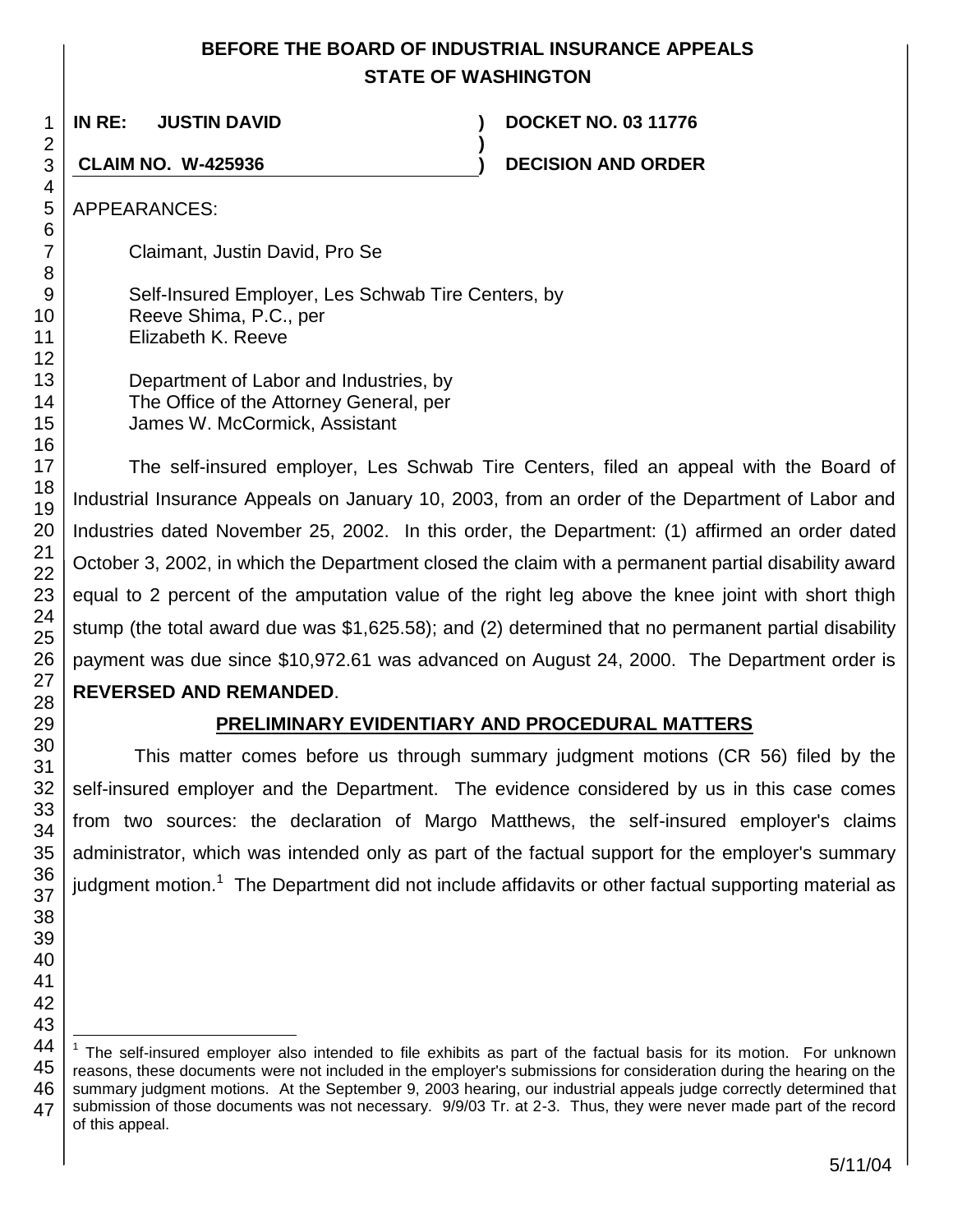directed by CR 56(e) with its motion. The extended factual narrative contained within the Department's "Cross Motion for Summary Judgment" did not comply with CR 56 and was not considered by us. In addition to Ms. Matthews' declaration, our industrial appeals judge appropriately took notice of the October 3, 2002 and November 25, 2002 Department orders.

## **DECISION**

Pursuant to RCW 51.52.104 and RCW 51.52.106, this matter is before the Board for review and decision on a timely Petition for Review filed by the self-insured employer to a Proposed Decision and Order issued on October 22, 2003, in which the industrial appeals judge affirmed the Department order dated November 25, 2002. We have granted review to direct the Department to order recoupment of the erroneously paid portion of the advance of permanent partial disability benefits as requested by the self-insured employer.

Les Schwab Tire Centers, the self-insured employer, contests a Department order in which the Department affirmed claim closure and denied, sub silentio, the self-insured employer's request for the assessment of an overpayment of permanent partial disability benefits advanced to the claimant over two years prior to the issuance of the initial closing order that first set forth the amount of the permanent partial disability award. The Department, relying on the one-year recoupment limitation period in RCW 51.32.240(1), argued that the self-insured employer waived its right to recoupment because of the tardiness of its initial request for recoupment. Mr. David, although provided with notice of all the proceedings, chose not to participate in any of the proceedings.

Mr. David sustained an industrial injury to his right leg on November 23, 1998, during the course of his employment with the self-insured employer. The Department allowed the claim by its order dated November 16, 1998. On August 23, 2000, the claimant submitted a written request for a permanent partial disability advance based on financial hardship. At the time of the request, the self-insured employer had in its possession the results of an independent medical examination (IME) by Edward Coale, M.D., in which he determined that Mr. David had a permanent partial disability rating of 27 percent for the right leg. Jeffery Albright, M.D., the claimant's attending physician, concurred in the permanent partial disability rating. An award based on that rating would have been equal to \$21,945.22.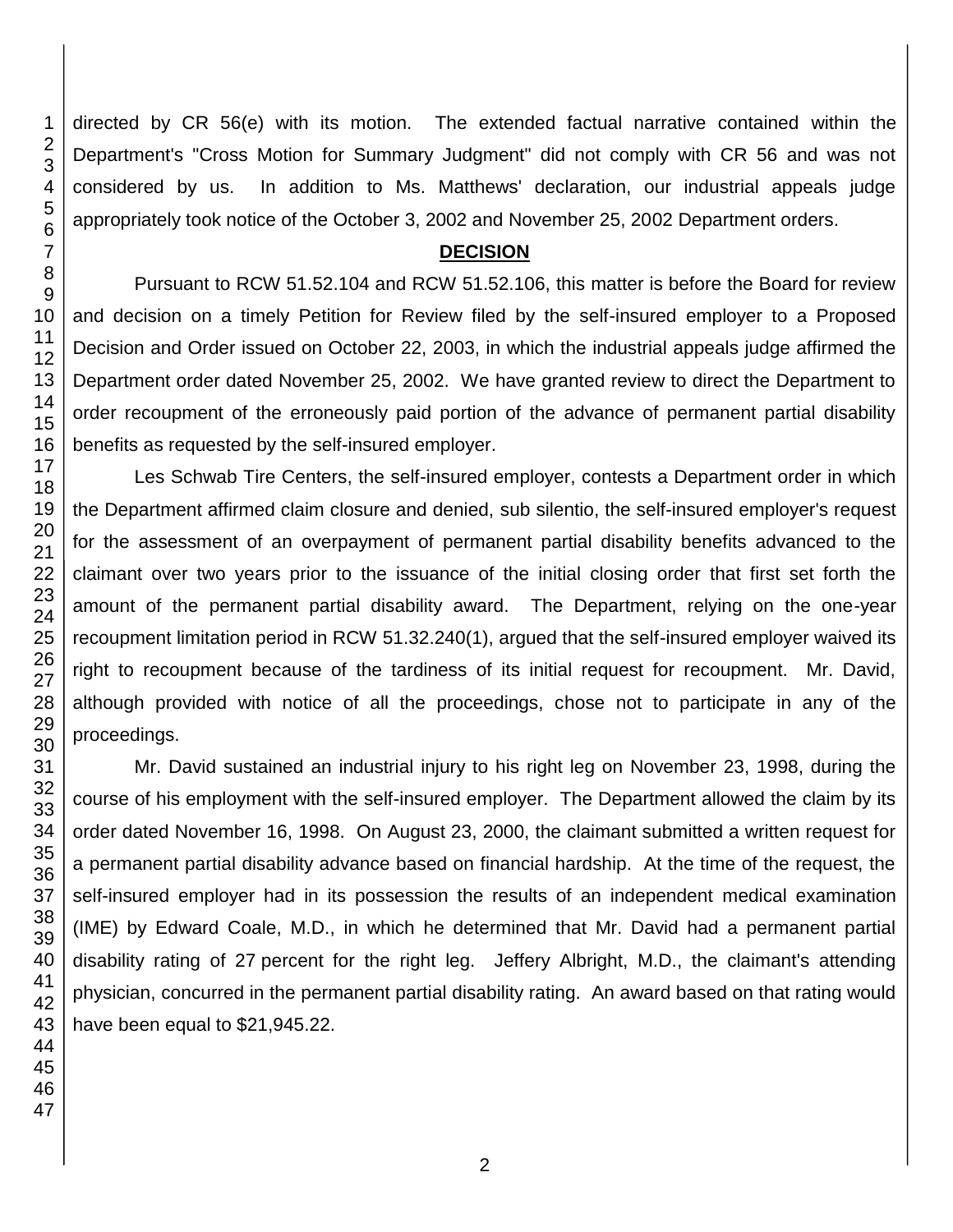On August 24, 2000, the self-insured employer paid the claimant an advance of 50 percent of the prospective permanent partial disability award, or \$10,972.61. The claim did not close until the Department issued an order on October 3, 2002, in which it directed the self-insured employer to pay the claimant a permanent partial disability award equal to 2 percent of the right leg, which was equal to \$1,625.58. The permanent partial disability rating and award first contained in the October 3, 2002 Department order were supported by medical evaluations obtained after that performed by Dr. Coale. The self-insured employer timely protested the October 3, 2002 order because it did not deduct the advance from the permanent partial disability award, as stated in the order, and also because it did not assess an overpayment for the difference between the advance and the amount of permanent partial disability benefits to which the claimant was entitled, according to the Department order. The employer asked for an overpayment order to be issued in the amount of \$8,640.07, which would take into account an underpayment of time loss compensation in the amount of \$706.96. The Department issued an order on November 25, 2002, in which the Department affirmed the October 3, 2002 order, but also stated that no additional permanent partial disability payment was due to the claimant since the employer had advanced the \$10,972.61 in August 2000. The order did not contain any provision either assessing or declining to assess an overpayment. Thereafter, the employer appealed the November 25, 2002 order. Ms. Matthews stated in her declaration that the self-insured employer did not know the correct amount of the permanent partial disability owed to the claimant until after claim closure.

RCW 51.32.240(1) states:

Whenever any payment of benefits under this title is made because of clerical error, mistake of identity, innocent misrepresentation by or on behalf of the recipient thereof mistakenly acted upon, or any other circumstance of a similar nature, all not induced by fraud, the recipient thereof shall repay it and recoupment may be made from any future payments due to the recipient on any claim with the state fund or self-insurer, as the case may be. The department or self-insurer, as the case may be, must make claim for such repayment or recoupment within one year of the making of any such payment or it will be deemed any claim therefor has been waived. The director, pursuant to rules adopted in accordance with the procedures provided in the administrative procedure act, chapter 34.05 RCW, may exercise his discretion to waive, in whole or in part, the amount of any such timely claim where the recovery would be against equity and good conscience.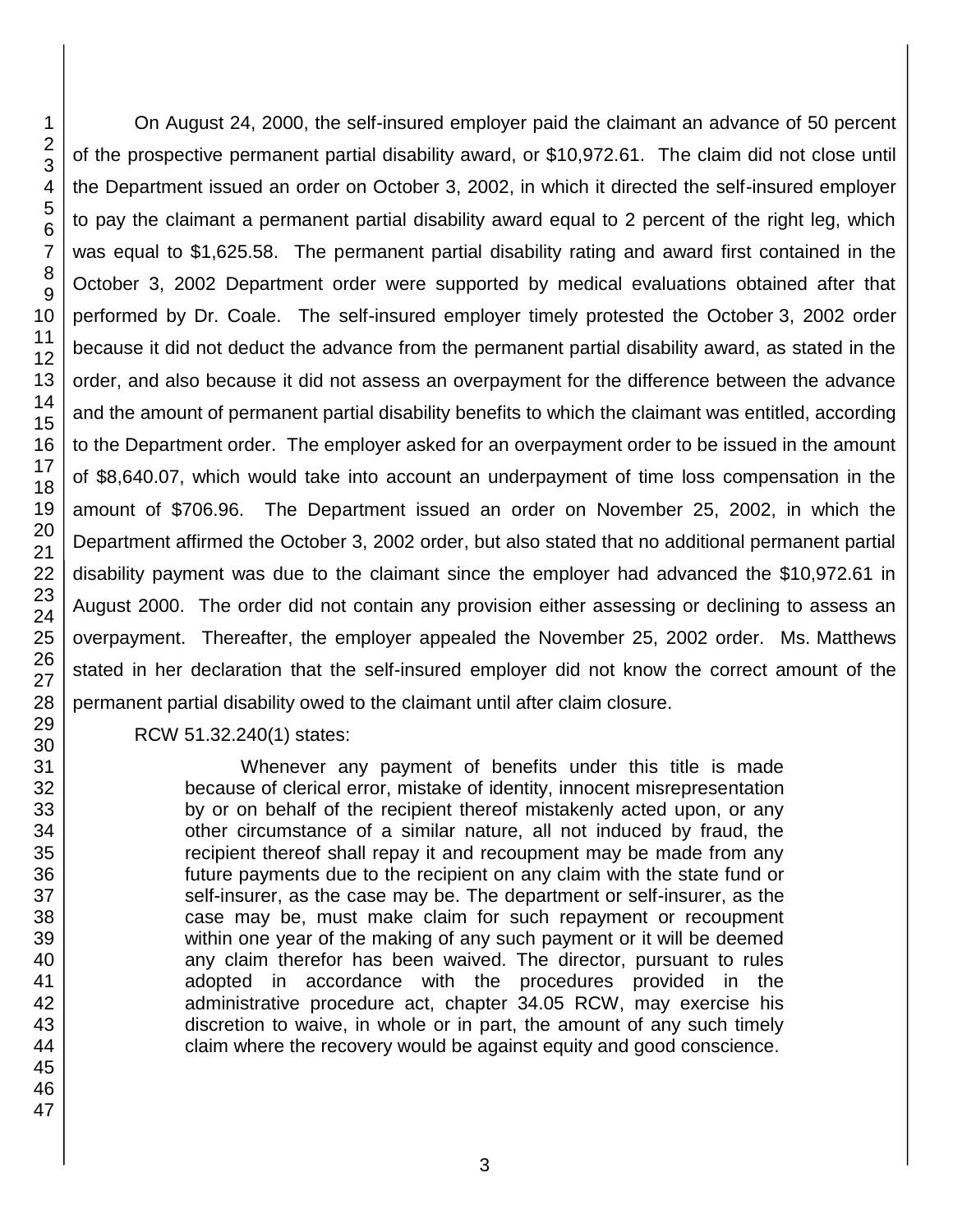l

The Department argues that this statutory language is clear and unambiguous and therefore not subject to interpretation. In its view, an advance of permanent partial disability is just another form of "payment of a benefit" within the meaning of the statute. Therefore, the one-year period to apply for recoupment began when the payment was made on August 24, 2000. Since the self-insured employer did not file a claim for recoupment until 2002, the Department determined that the self-insured employer's claim was untimely and, therefore, waived its right to recoupment by operation of RCW 51.32.240(1).

Adopting the Department's rationale and refusing to allow the self-insured employer to recoup the overpayment results in at least two major negative effects. The Industrial Insurance Act contains no requirement that permanent partial disability advances be granted either by the Department or by self-insured employers. Both Ms. Matthews' declaration and common sense lead us to believe that if recoupment is not possible in this type of situation, then approval of advances would be drastically curtailed or cease to be granted altogether. Without protection from unpredictable changes in permanent partial disability ratings by physicians, which can occur at multiple times during the life of a claim, the Department and self-insured employers would be unwise to authorize any advances of permanent partial disability benefits. Such a restriction or prohibition would not be consistent with the policy behind the Industrial Insurance Act, that is, to ease the suffering of injured workers. The second negative effect is the fact that if the Department prevails in this appeal, Mr. David will have received an unjustified windfall of over \$8,000 in benefits to which he was not entitled under the Industrial Insurance Act.

We conclude that if recoupment of any portion of the permanent partial disability advance is to be authorized, it may be done only pursuant to the "catch-all" language of RCW 51.32.240(1) ["any other circumstance of a similar nature"].<sup>2</sup> The Department disputes the application of this subsection, contending that the cause of the overpayment was either a mistake of law or simply more than one year's inattention, delay, and lack of effective management of the claim by the self-insured employer. The Department argued that our significant decision of *In re Jonathan Cortese*, BIIA Dec., 90 2342 (1992) is authority that recoupment should not be allowed. Our

 RCW 51.32.080(4), which contains no limitation period for demanding recoupment, is not applicable since the permanent partial disability benefits paid to Mr. David were not paid pursuant to an erroneous adjudication. *See, e.g., In re Bob Watkins*, Dckt. No. 00 14667 (November 1, 2001). The other subsections of RCW 51.32.240 and other recoupment statutes within the Act, such as RCW 51.32.220 and RCW 51.32.230, also are not factually applicable to this situation.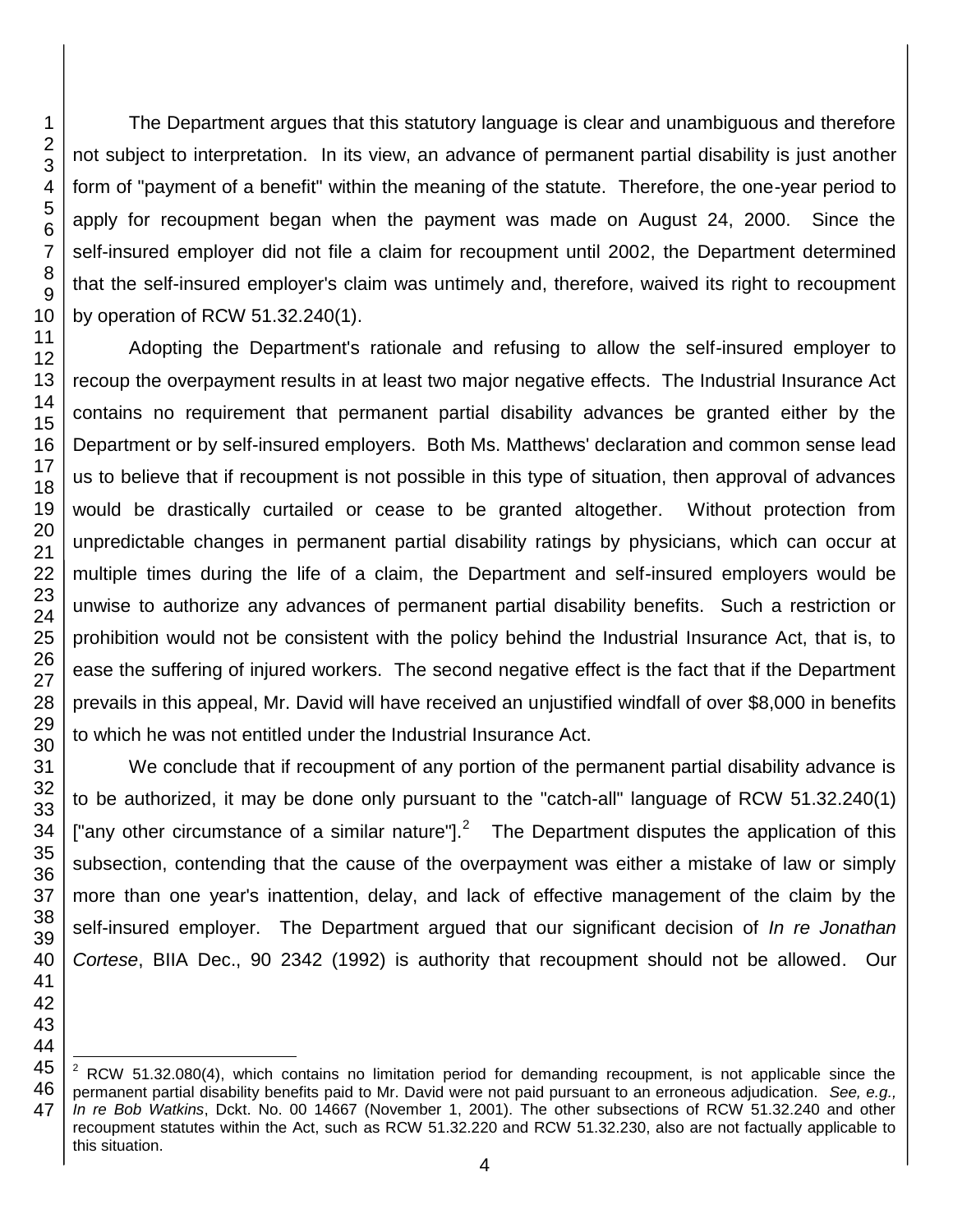industrial appeals judge agreed with the Department's ultimate conclusion, but relied instead on *In re Kathy Turgano*, Dckt. No. 99 17250 (February 21, 2001), in deciding that erroneous calculations and payments based thereon are included within the RCW 51.32.240(1) "catch-all" language.

We do not consider either *Cortese* or *Turgano* to be applicable to this appeal. The facts of those cases are materially dissimilar to this appeal. Both of those cases involved payments of time loss compensation and not permanent partial disability and had nothing to do with an advance of any benefit. More important, the circumstances surrounding the payment of the benefits later deemed to be an overpayment are much different than the payment in advance of such benefits as in this appeal.

Pursuant to RCW 51.32.240(1), the self-insured employer's claim for recoupment must be made within one year of "**the making of any such payment**." Within the context of RCW 51.32.240(1) that phrase refers to a **payment made in error** for one or more of the reasons enumerated by that subsection, including the "catch-all" provision. *Webster's II New College Dictionary* (1995), p. 16, defines an "advance" as "payment of money **before legally due**." In its adjectival form, that word is defined as "made or given **ahead of time**." In this case, the payment or advance was made **before** any permanent partial disability benefits were legally due to Mr. David. The advance was made **before** the Department had made any determination that could place the parties on notice that the amount of the advance was in error. In order to give meaning to all of the terms within RCW 51.32.240(1), the one-year limitation period cannot commence until the payment is actually in error. As such, the statutory one-year limitation period could not and did not begin to run when the advance of permanent partial disability benefits was paid to Mr. David.

We do not believe that an error in the amount of an advance is determinable merely because new medical information, whether from an independent medical examination report or attending doctor, conflicts with medical opinion(s) upon which payment of the advance was based. There are often differences of opinions among doctors about the extent of disability and other medical issues in any claim. It is not at all unlikely that two or more impairment ratings will coincide in any claim. In fact, large numbers of the appeals filed with and heard by us involve differences in medical opinion about impairment ratings. There can be no way for an employer or injured worker to know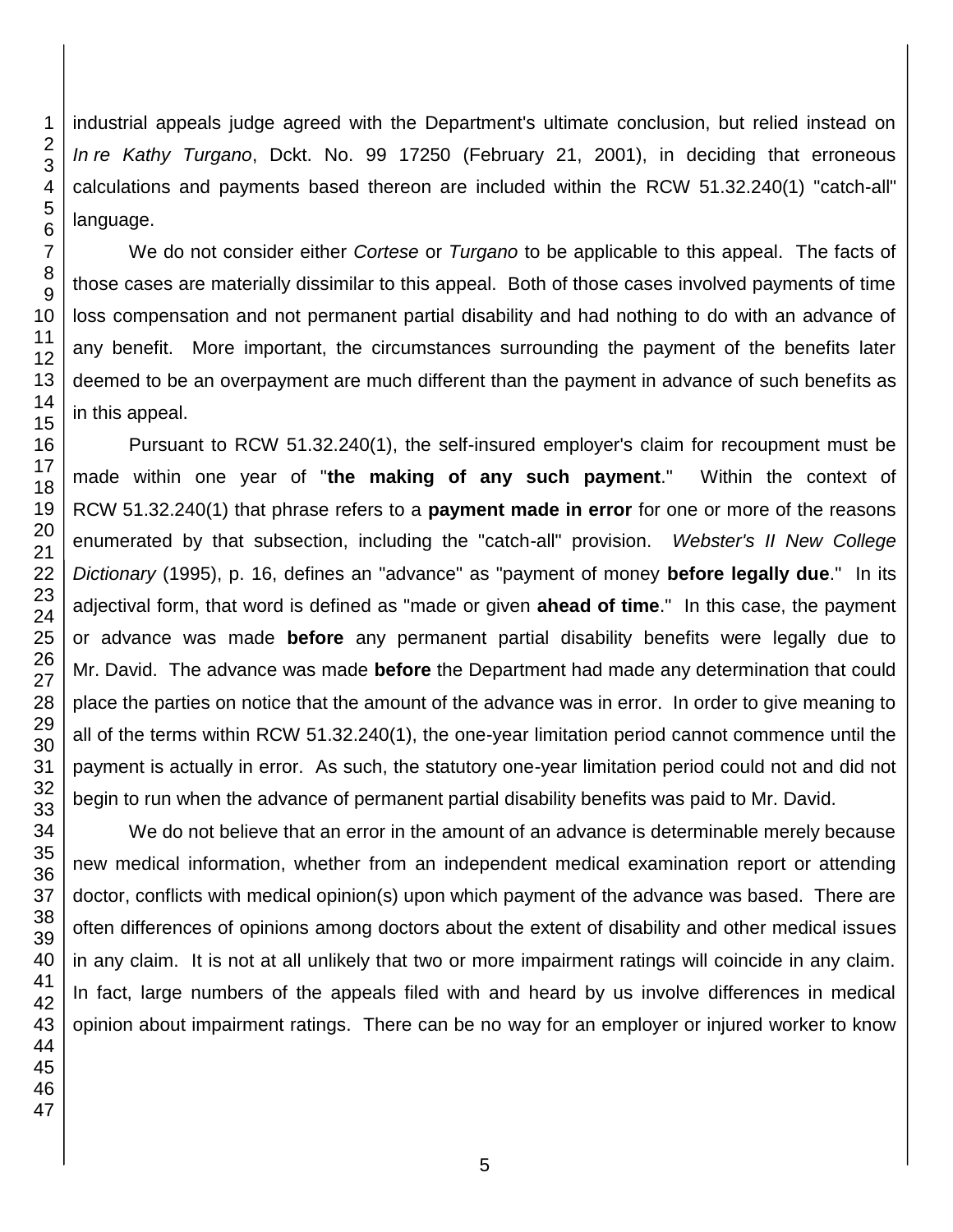which rating corresponds to the correct award or level of benefits until the Department issues an order specifying the award.

Therefore, we conclude that the RCW 51.32.240(1) limitation period should begin to run, **in the case of a permanent partial disability advance**, on the date of the initial Department order establishing the amount of the permanent partial disability award, or by an order or determination by a self-insured employer pursuant to RCW 51.32.055(9). In reaching this decision we are not grafting a discovery rule onto RCW 51.32.240(1). We believe that the one-year limitation period begins to run without regard to any date upon which the self-insured employer or the Department receives a new medical report specifying a different impairment rating, or any other circumstance by which either could be said to have discovered an error. The event that starts the running of the one-year limitation period is the issuance of one of the orders described above, which is a readily ascertainable event that does not rest on a subjective statement regarding when a party did discover or should have discovered medical or other information that suggests that an advance was in error.

On October 3, 2002, the Department first issued the order establishing the amount of the claimant's permanent partial disability award. On October 21, 2002, the Department received the self-insured employer's claim for recoupment in the form of a protest to that order. Therefore, the employer's claim for recoupment was timely. The Department's November 25, 2002 order should be reversed and the matter remanded to it to issue an order assessing an overpayment in the amount of \$8,640.07, which would include an adjustment for the unpaid time loss compensation the self-insured employer admitted Mr. David should have received. Such an order does not prevent the claimant from applying to the Director of the Department for a waiver of the overpayment should appropriate circumstances for such a waiver be shown. RCW 51.32.240(1); WAC 296-14-200.

Because of our determination expressed above, we do not reach the self-insured employer's contentions in equity in support of its request for recoupment of the overpayment. We do point out, as did our industrial appeals judge, that the Board does not have equitable powers. *In re Seth Jackson*, BIIA Dec., 61,088 (1982).

## **FINDINGS OF FACT**

1. On December 10, 1998, the claimant, Justin David, filed an application for benefits with the Department of Labor and Industries, alleging he sustained an industrial injury on November 23, 1998, during the course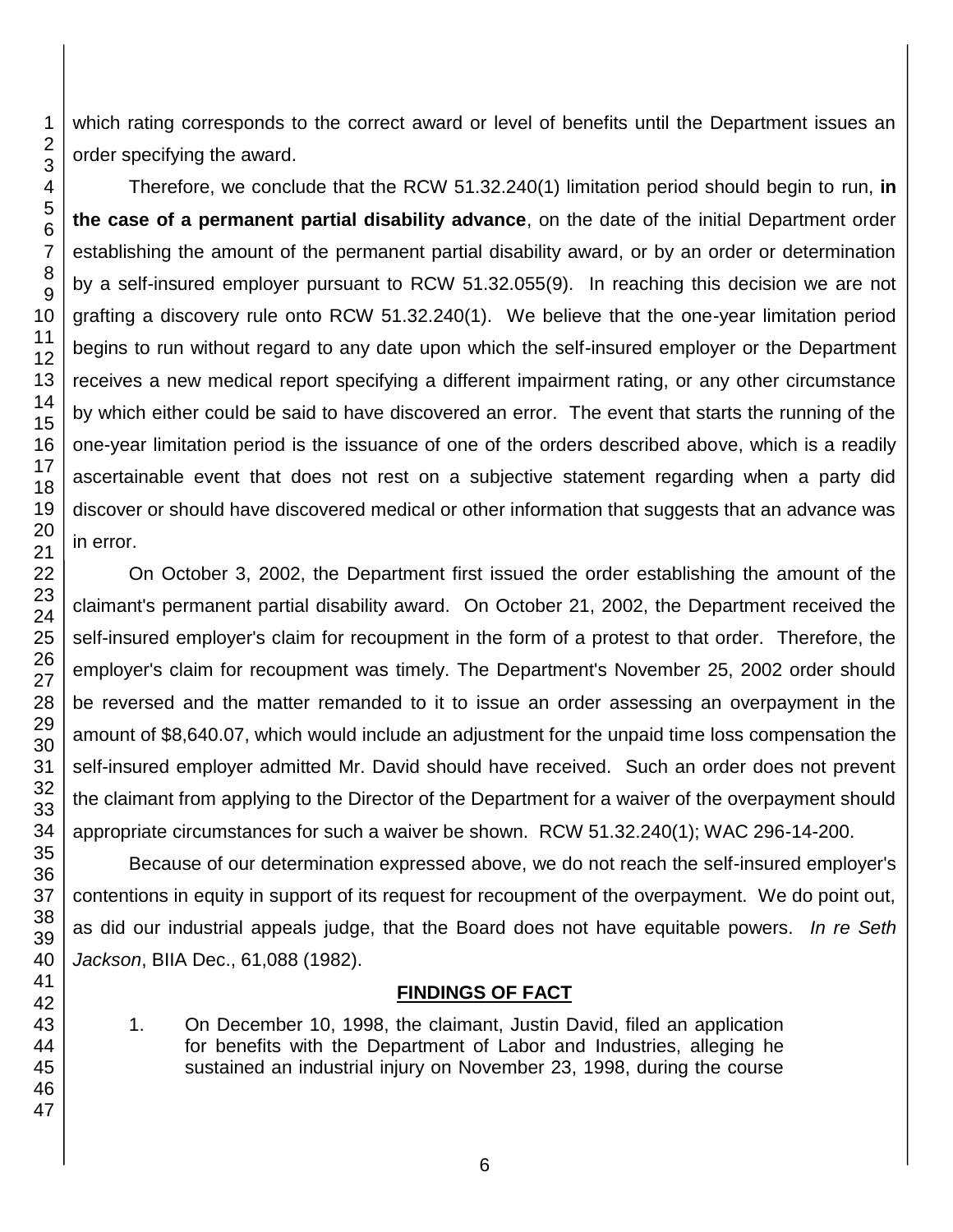of his employment with the self-insured employer, Les Schwab Tire Centers. On December 16, 1998, the Department issued an order in which it allowed the claim.

On October 3, 2002, the Department issued an order in which the Department closed the claim with time loss compensation benefits having been paid through March 15, 2002, and gave the claimant a permanent partial disability award equivalent to 2 percent of the amputation value of the right leg above the knee joint with short thigh stump. On October 21, 2002, the self-insured employer protested the Department order dated October 3, 2002. On November 25, 2002, the claimant also protested the October 3, 2002 order. On November 25, 2002, the Department issued an order in which it affirmed its prior order of October 3, 2002, and determined the self-insured employer did not owe a permanent partial disability award payment to the claimant as the self-insured employer had made an advance payment to the claimant on August 24, 2000.

On January 10, 2003, the employer filed a Protest and Request for Reconsideration with the Department from its November 25, 2002 order. On February 13, 2003, the Department sent the self-insured employer 's protest to the Board as a direct appeal. On March 11, 2003, the Board granted the employer's appeal and assigned it Docket No. 03 11776.

- 2. On November 23, 1998, Justin David sustained an industrial injury to his right leg while in the course of his employment with the self-insured employer.
- 3. On December 8, 1999, the claimant underwent an independent medical examination that was performed by Dr. Edward Coale, who concluded that the claimant's permanent partial disability was equivalent to 27 percent of the amputation value of his right leg. Dr. Coale's independent medical examination report was forwarded to the claimant's attending physician, Dr. Jeffery Albright, who agreed with Dr. Coale's permanent partial disability rating of 27 percent of the amputation value of the claimant's right leg.
- 4. The claimant asked the self-insured employer for an advance payment on his projected permanent partial disability award. On August 24, 2000, the self-insured employer paid the claimant \$10,972.61 as a 50 percent advance payment of that projected award. The amount of the advance paid by the self-insured employer to the claimant was based on Dr. Coale's permanent partial disability rating and on Dr. Albright's ratification of Dr. Coale's rating. At the time the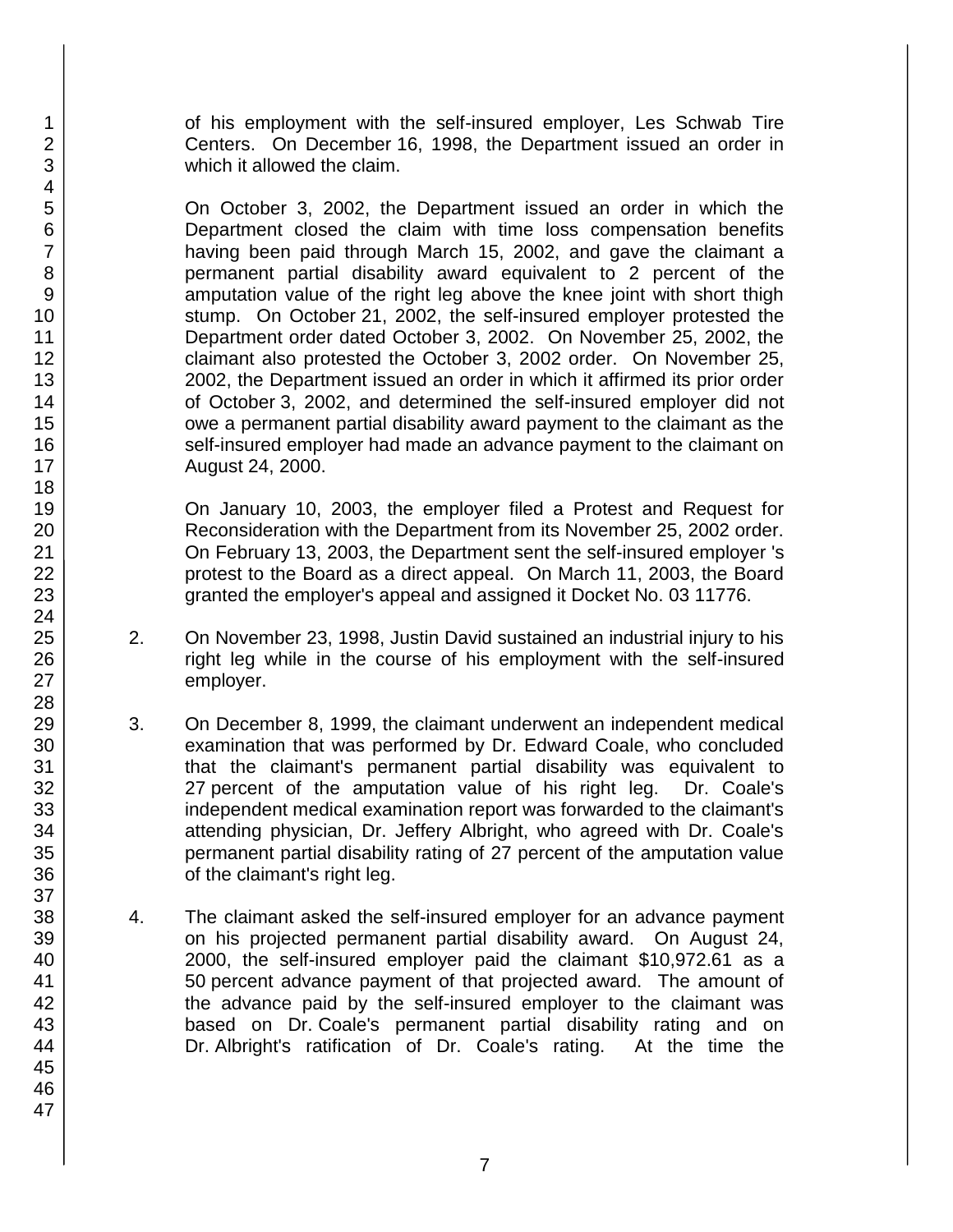self-insured employer advanced the money to the claimant no permanent partial disability payment had been legally determined to be due to him.

- 5. On August 20, 2002, the self-insured employer sent the Department a letter in which the employer requested a refund of the 50 percent advancement on the permanent partial disability award the self-insured employer had paid to the claimant because the claimant's permanent partial disability was lower than initially thought.
- 6. The claimant and the self-insured employer did not know the amount of the claimant's entitlement to permanent partial disability benefits until October 3, 2002, when the Department issued an order in which it closed the claim with a permanent partial disability rating of 2 percent of the amputation value of the claimant's right leg. The monetary amount of this award was \$1,625.58.
- 7. As of October 3, 2002, the self-insured employer had underpaid the claimant \$706.96 in time loss compensation.

## **CONCLUSIONS OF LAW**

- 1. The Board of Industrial Insurance Appeals has jurisdiction over the parties to and the subject matter of this appeal.
- 2. The self-insured employer's advance of permanent partial disability benefits to the claimant constituted an erroneous payment of benefits resulting from circumstance(s) of a similar nature within the meaning of RCW 51.32.240(1).
- 3. The date upon which the RCW 51.32.240(1) one-year limitation period on claiming recoupment of an erroneously paid advance of permanent partial disability benefits began to run on October 3, 2002, the date of the first Department order in which the Department established the amount of the claimant's entitlement to that benefit.
- 4. The self-insured employer's claim for repayment or recoupment of the advance of permanent partial disability benefits was made within the time limitation for such claim prescribed by RCW 51.32.240.
- 5. The Department order dated November 25, 2002, is incorrect and is reversed. The claim is remanded to the Department to issue an order directing the claimant to repay the self-insured employer for an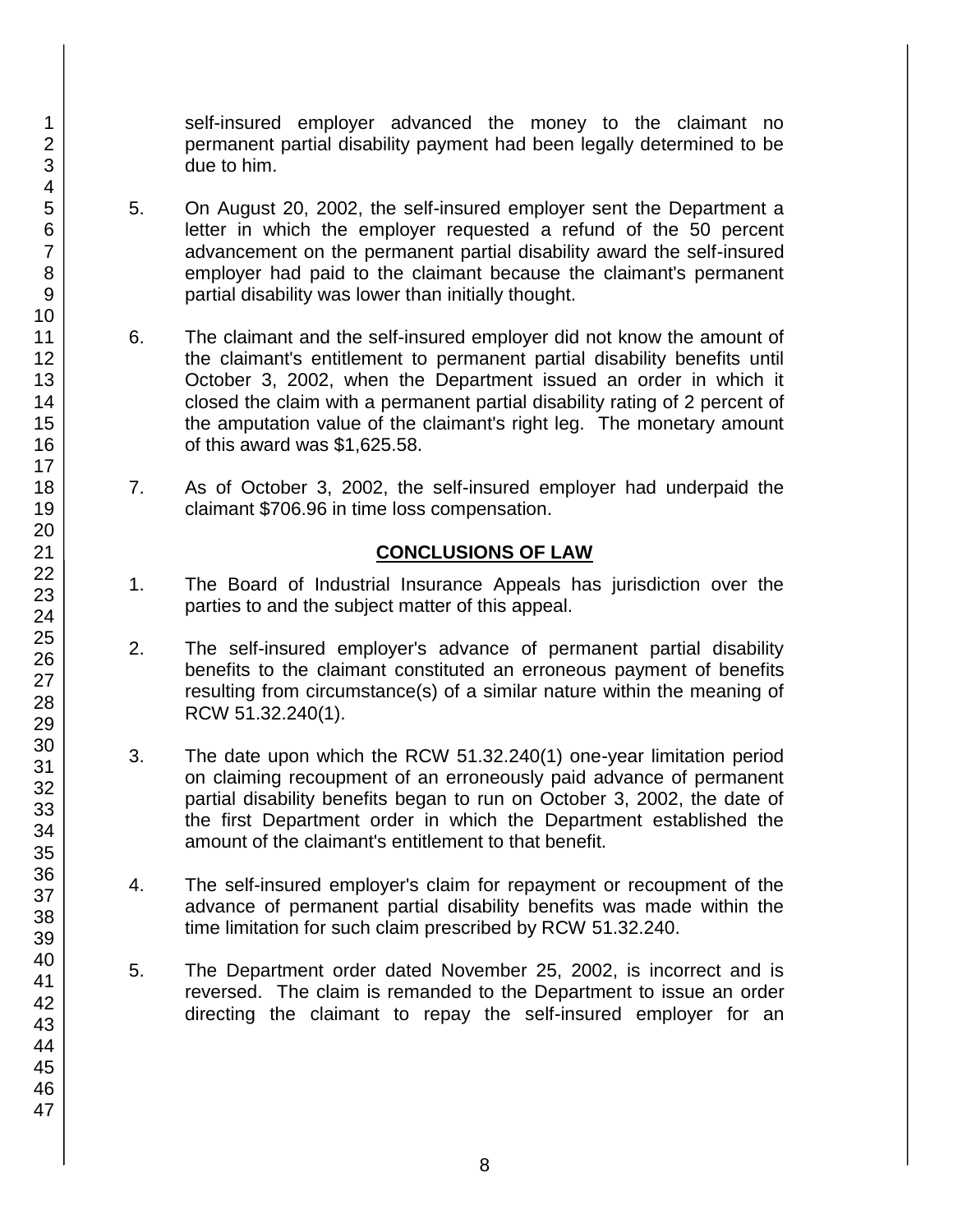overpayment of benefits in the amount of \$8,640.07, and otherwise affirming the provisions of the October 3, 2002 order

### It is so **ORDERED**.

Dated this 11th day of May, 2004.

## BOARD OF INDUSTRIAL INSURANCE APPEALS

/s/\_\_\_\_\_\_\_\_\_\_\_\_\_\_\_\_\_\_\_\_\_\_\_\_\_\_\_\_\_\_\_\_\_\_\_\_\_\_\_\_ THOMAS E. EGAN Chairperson

/s/\_\_\_\_\_\_\_\_\_\_\_\_\_\_\_\_\_\_\_\_\_\_\_\_\_\_\_\_\_\_\_\_\_\_\_\_\_\_\_\_

CALHOUN DICKINSON Member

## **DISSENT**

I respectfully disagree with the majority's interpretation of the applicable statute, RCW 51.32.240(1). The plain language of the statute requires a determination that in order to require repayment of the advance payment of an award for permanent partial disability, the employer must make the request for repayment or recoupment within one year of having made the payment. The statute has been quoted in its entirety in the majority opinion. At issue is the phrase, "must make claim for such repayment or recoupment within one year of the making of any such payment or it will be deemed any claim therefor has been waived." There is nothing ambiguous about this statute. It is clear that the request for repayment must be made within one year of the payment. Les Schwab Tire Centers waited two years before requesting the Department issue an order indicating an overpayment of benefits has been paid. The request was not timely.

In its Cross Motion for Summary Judgment, the Department asserted many facts that illustrate why the self-insured employer missed its opportunity to request repayment prior to the expiration of the one-year limitation contained in the statute. In August 2000, after a request from the claimant for an advancement on a permanent partial disability award, the self-insured employer wrote a check in the amount of 50 percent of the amount of the monetary award for permanent partial disability that would be payable based on a December 8, 1999 examination done by Edward Coale, M.D. This doctor's opinion was that Mr. David had an impairment equal to 27 percent of the amputation value of the lower extremity. However, on November 21, 2000, Mr. David was